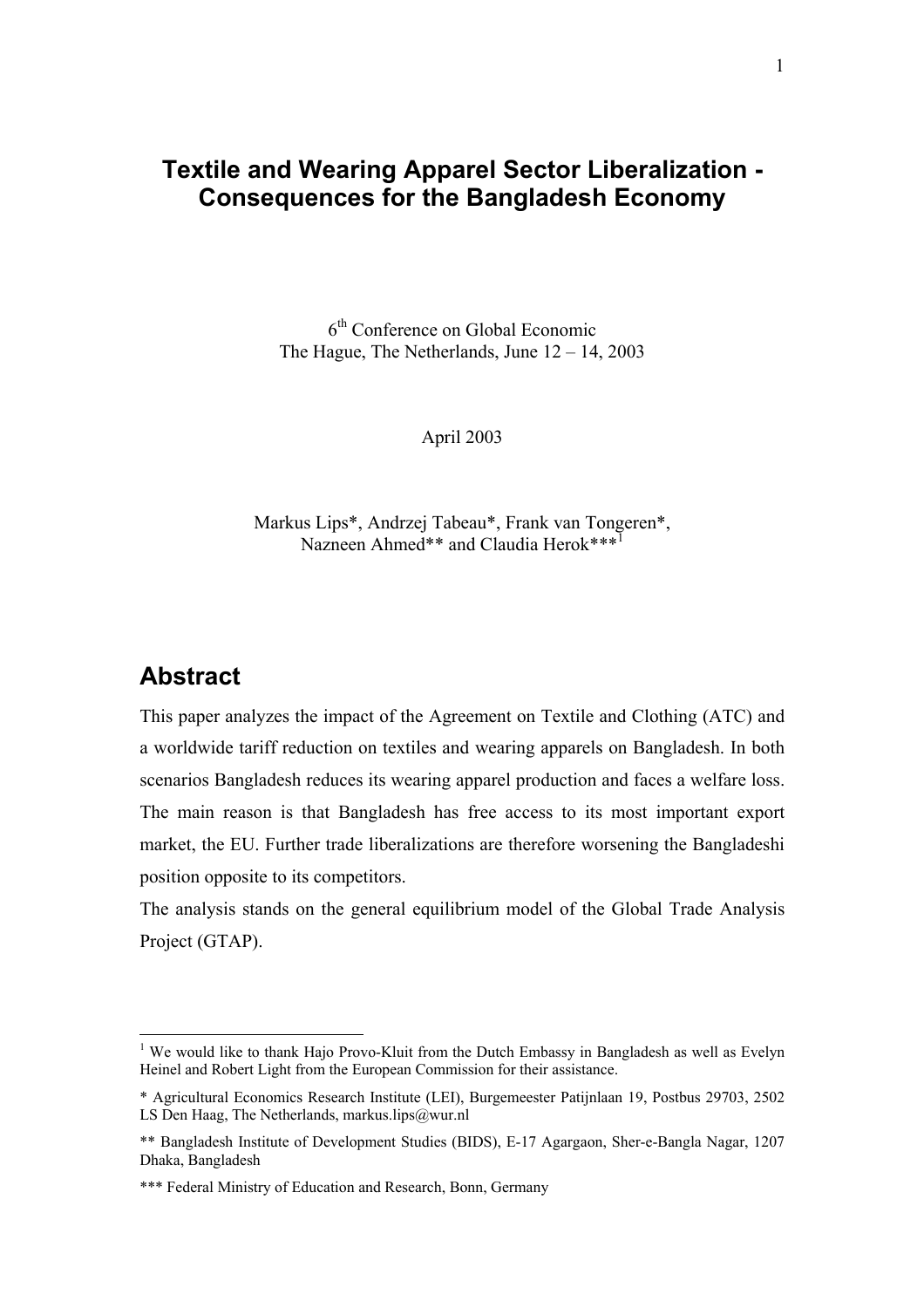### **1 Introduction**

Since the 1980s the export oriented wearing apparel sector of Bangladesh has experienced an extraordinary evolution: Having started with 9 enterprises in the late seventies, the number has now grown to over  $3000<sup>2</sup>$ . This trend was accompanied by a tremendous rise in the export share from 0.2 percent in 1980 to nearly 75 percent in 1997-98.

The main policy framework is given by the WTO's Agreement on Textiles and Clothing (ATC). The ATC was decided in the Uruguay Round and has replaced the Multifiber Agreement (MFA) in 1995. The ATC includes the phase-out of export quantities restrictions of textile and wearing apparels. By December  $31<sup>st</sup>$ , 2004, all quota restrictions will be abolished. The phase-out of export quotas has been widely analyzed in different studies (Hertel et al., 1996; Yang et al., 1997; Bach et al., 1997; Diao and Somwaru, 2001). They all conclude that world trade and welfare increase and consumer price decline.

In spite of the prediction for a world welfare gain, it is not straightforward for all the countries. It has already been noted that the benefit for South Asian countries depends on how severe the export restrictions are (Yang et al., 1997). Islam (2001) points out that export quotas are lower for Bangladesh, Pakistan and Nepal than for China and India, which means that under a quota free regime, Bangladesh will face comparatively greater competition from China and India. Bhattacharya and Rahman (2001), Zohir (2001) as well as Dowlah (1999) are convinced that the survival of the wearing industry in Bangladesh depends on the development of strong cost effective backward linkages and product and market diversification. Furthermore, maintenance of labor standards and improvement of labor productivity and quality of products deserve considerable attention.

This paper analyzes the impacts of the ATC, more specifically, quota phase out under ATC, on Bangladesh. In addition, we analyze an import tariff reduction for textile and wearing apparel as a result of the ongoing WTO Doha Round. Our analysis stands on various policy simulations applying the general equilibrium model of the Global Trade Analysis Project (GTAP, Hertel, 1997).

The paper is organized as follows: We discuss the used data aggregation as well as the definitions of the scenarios in section two. For the modeling of import tariff

<sup>&</sup>lt;sup>2</sup> The number has decreased during the last year.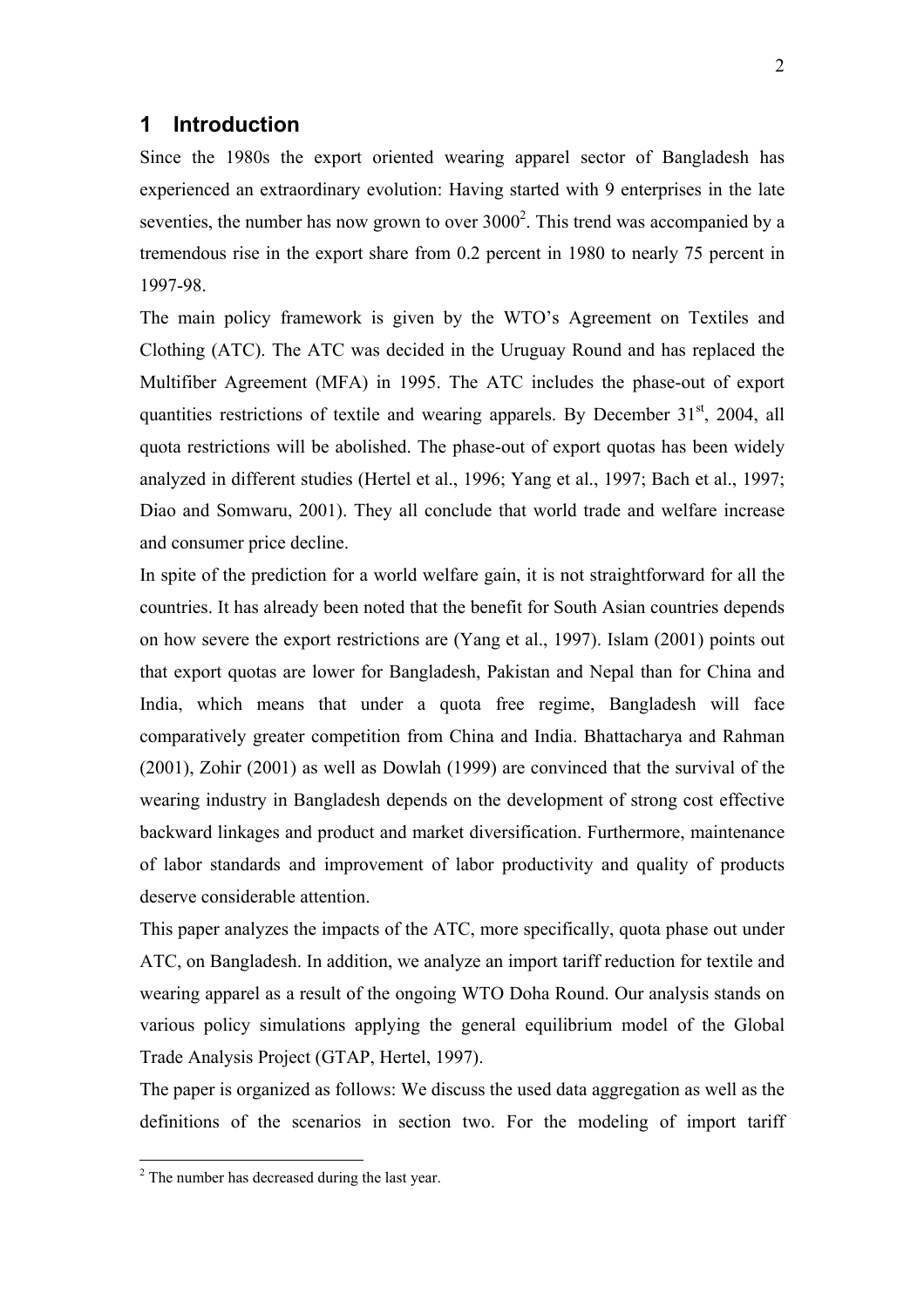reductions in Bangladesh a change of the model is necessary, which is described in section three. The results are presented in section four, while the conclusions are drawn in the last section.

### **2 Data and Scenarios**

We apply the version 5.1 of the GTAP database, which refers to the year 1997 (Dimaranan and McDougall, 2002). For the analysis we employ an aggregation with 14 regions and 12 sectors. They are presented in the Tables 1 and 2 respectively.

| Region         | Description                                                                    |
|----------------|--------------------------------------------------------------------------------|
| Bangladesh     |                                                                                |
| India          |                                                                                |
| Sri Lanka      |                                                                                |
| <b>IrSAFTA</b> | Rest of South Asian Free Trade Association (Bhutan, Maldives, Nepal, Pakistan) |
| China          | China and Hong Kong                                                            |
| hASIA          | Japan, Korea, Singapore, Taiwan                                                |
| <b>oASIA</b>   | Indonesia, Malaysia, Philippines, Thailand, Vietnam                            |
| EU             | <b>IEU-15</b>                                                                  |
| <b>CEEC</b>    | Hungary, Poland, Rest of Central and Eastern European Countries                |
| Turkey         |                                                                                |
| <b>USA</b>     |                                                                                |
| Canada         |                                                                                |
|                | <b>CAMERICA Mexico, Central America and Caribbean</b>                          |
| <b>ROW</b>     | <b>Rest of the World</b>                                                       |

#### **Table 1: Regions**

Besides Bangladesh our aggregation includes India and Sri Lanka, two other countries of the South Asian Free Trade Association (SAFTA). All other member countries are in the region "rSAFTA". While China and Hong Kong build an own region the rest of the Asian countries are distinguished between high income countries "hASIA" and others "oASIA". The EU, the USA and Canada are important textile importers. The Central and Eastern European Countries ("CEEC") and Turkey are important due to the Eastern Enlargement of the EU respectively the preferential access to the EU.

For our analysis all textile related sectors like plant based fibers ("Fibres)", "Textiles", "Wearing apparel" and "Leather products" are crucial. The sector "Rice" includes the production of paddy rice as well as the rice processing. All non-rice grains are in the sector "Grains", while all other agricultural activities are included into the sector "rAGR". The sector "Food" covers the whole food processing without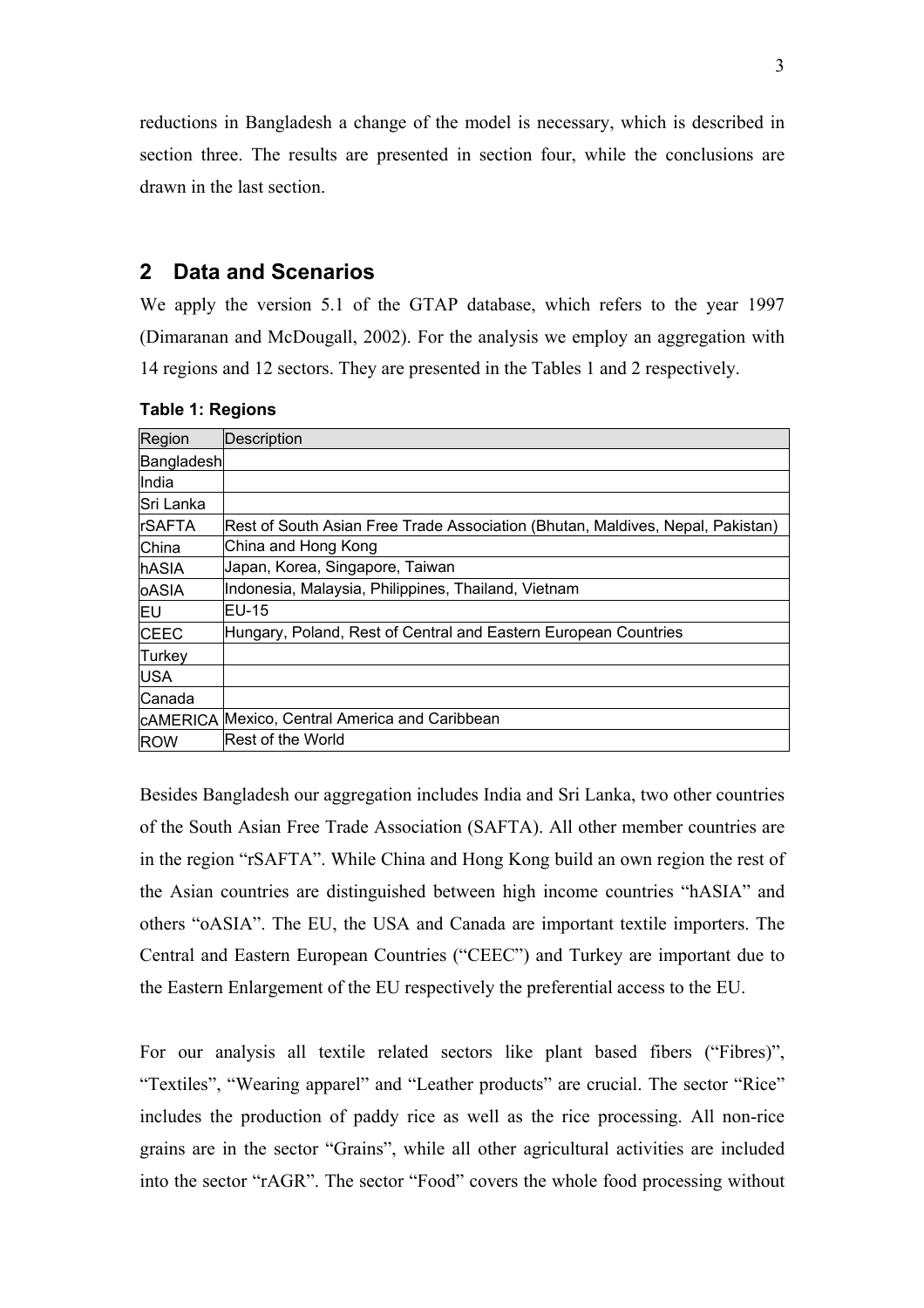processed rice. Forestry, fishing and extraction activities are in the sector "Extract". The manufacturing is split into a labor intensive ("LiMANF") and capital intensive ("CiMANF") sector. The last sector includes all services.

| Sector                 | Description                                                                |
|------------------------|----------------------------------------------------------------------------|
| <b>Rice</b>            | Paddy Rice and processed Rice                                              |
| Grains                 | Non Rice Grains                                                            |
| Fibers                 | <b>Plant-based Fibers</b>                                                  |
| <b>rAGR</b>            | Rest of Agriculture (Oil Seeds, Sugar Beet, Cattle, Pig and Poultry, Milk) |
| Food                   | Processed Food without processed Rice                                      |
| <b>Textiles</b>        |                                                                            |
| <b>Wearing apparel</b> |                                                                            |
| Leather products       |                                                                            |
| Extract                | Fishing, Forestry, Coal, Oil, Gas, Minerals                                |
| LIMANF                 | Labor intensive Manufactures                                               |
| <b>CIMANF</b>          | Capital intensive Manufactures                                             |
| Services               | Services                                                                   |

#### **Table 2: Sectors**

 $\overline{a}$ 

We define two scenarios (Table 3). The base scenario revealed the implementation of the Agreement on Textiles and Clothing (ATC). It includes a complete phase-out of quantitative restrictions on textiles and wearing apparel. The export quotas, respectively the quota rents are included as export tariff equivalents in the GTAP5 database (Francois and Spinanger, 2002). Eliminating export quotas in the simulation means that the export tariff equivalents are completely dismissed. In 1997 the Bangladeshi export quotas to the EU have not anymore existed. Furthermore, Bangladeshi imports in the EU face no import tariffs<sup>3</sup>. Although the GTAP database includes both, export tariff equivalents and import tariffs for Bangladeshi textile exports to the EU, we do not change them in our simulation. Since the EU is the most important importer of Bangladeshi textile and wearing apparel both matters of fact have a huge impact on our analysis.

Besides the ATC the base scenario includes some further changes. The accession of China to the WTO implies import tariff reduction for China in order to respect the Most Favorite Nation clause. We consider such tariff reduction for two products: textiles and wearing apparel. Furthermore, the base scenario includes Eastern Enlargement of the EU as well as a preferential trade agreement with Turkey. That is

 $3$  We assume that the rule of origin for textiles as well as the export license for textile and clothing products, which are falling under the surveillance system, have just an administrative nature.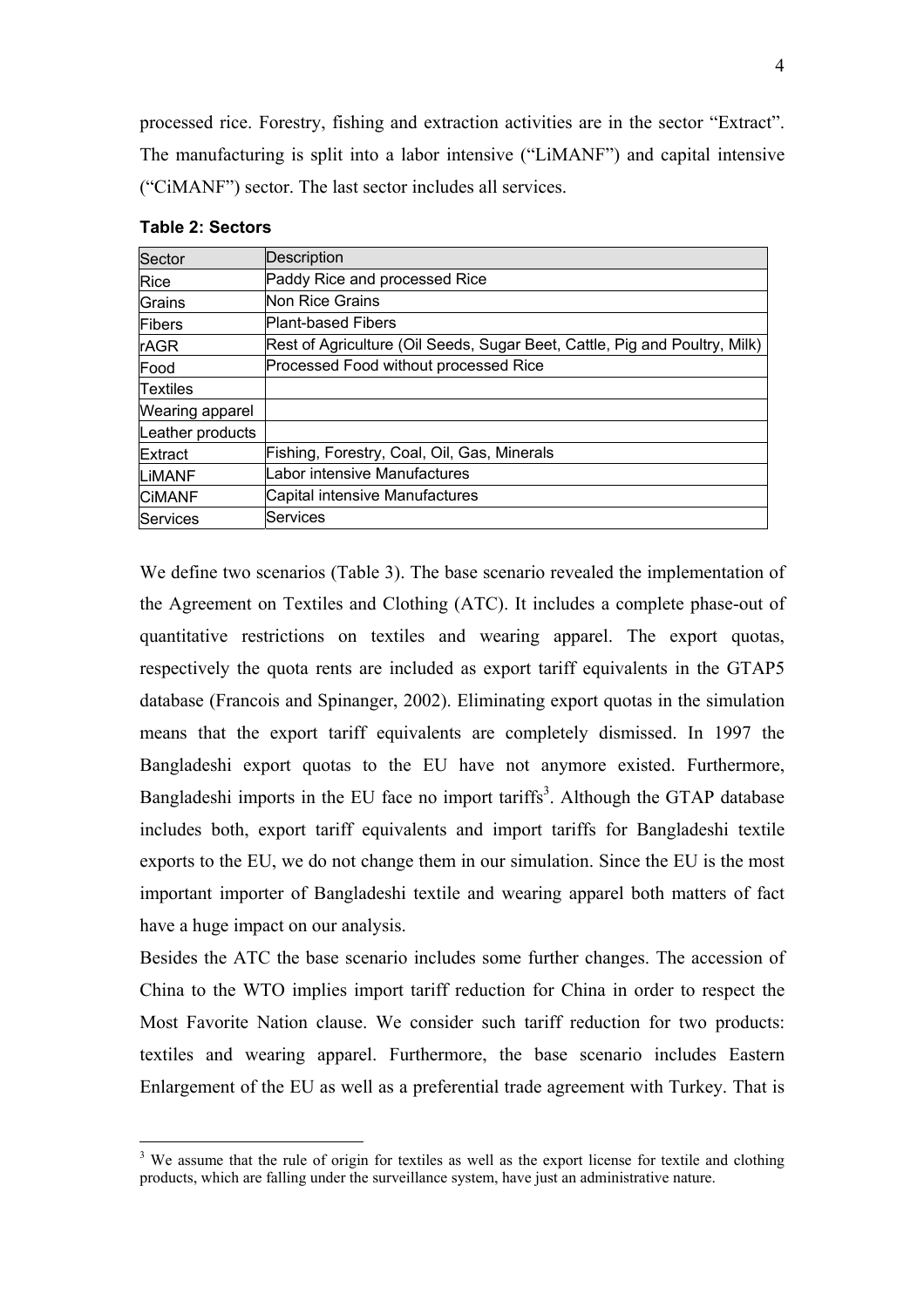important because the CEEC as well as Turkey are exporting wearing apparel to the EU.

**Table 3: Scenarios<sup>4</sup>**

|            | Scenario                                                                                  |
|------------|-------------------------------------------------------------------------------------------|
| Base       | Agreement on Textile and Clothing (ATC)<br>WTO Accession of China for Sectors TEX and WAP |
|            |                                                                                           |
|            | EU Eastern Enlargement (No Tariffs between EU and CEEC)                                   |
|            | Preferential Agreement EU - Turkey                                                        |
| <b>WTO</b> | Base Scenario + Worldwide Import Tariff Reduction of 36 percent for TEX                   |
|            | and WAP                                                                                   |

In the WTO scenario we simulate a worldwide import tariff reduction of 36 percent for textiles and wearing apparel, as it is a possible outcome of the on-going Doha Round of the WTO. The WTO scenario includes also all changes of the base scenario.

## **3 Model**

 $\overline{a}$ 

The analysis is carried out with the comparative static general equilibrium model of the Global Trade Analysis Project (GTAP, Hertel, 1997).

The tariff reduction in the WTO scenario has also to be applied for textiles and wearing apparel imports of Bangladesh. A simple import tariff reduction cannot be adopted, since Bangladesh applies the Duty Drawback regime  $(DD)^5$ . Ianchovichina (2003) provides an approach to depict DD in the GTAP model. Therefore, the production of every sector is split into two sub sectors. One is only producing for domestic use while the other produces exported goods. The approach requires a substantial change of the GTAP standard model. Since we need the depiction of the DD regime just for two sectors of one particular region, we apply another approach.

<sup>&</sup>lt;sup>4</sup> In a related paper (Lips M., Tabeau A. and van Tongeren F. (2003). Multilateral and Regional Trade Agreements: Options for Bangladesh) the base scenario is similar, except the presence of economies of scale.

<sup>&</sup>lt;sup>5</sup> Under various export incentive programs, inputs used for exported goods are disburdened from paying import tariffs. Such incentives are available mainly for export-oriented firms (exporting at least 70 percent of their production) of important export goods including wearing apparel. Two of the most important incentives in Bangladesh are DD facility and Bonded Warehouse Facility (BWF). Under the DD, the exporters are refunded not only the duties paid on the imported inputs but also the value added tax paid on domestic inputs used in the production of the exports. The BWF is even more profitable for exporters. Under this system a firm can delay the payments of duties until they are ready to consume raw materials imported earlier and if theses raw materials are used for producing export goods then they are not required to pay the duty. It implies that the firms do not require capital to finance import tariffs.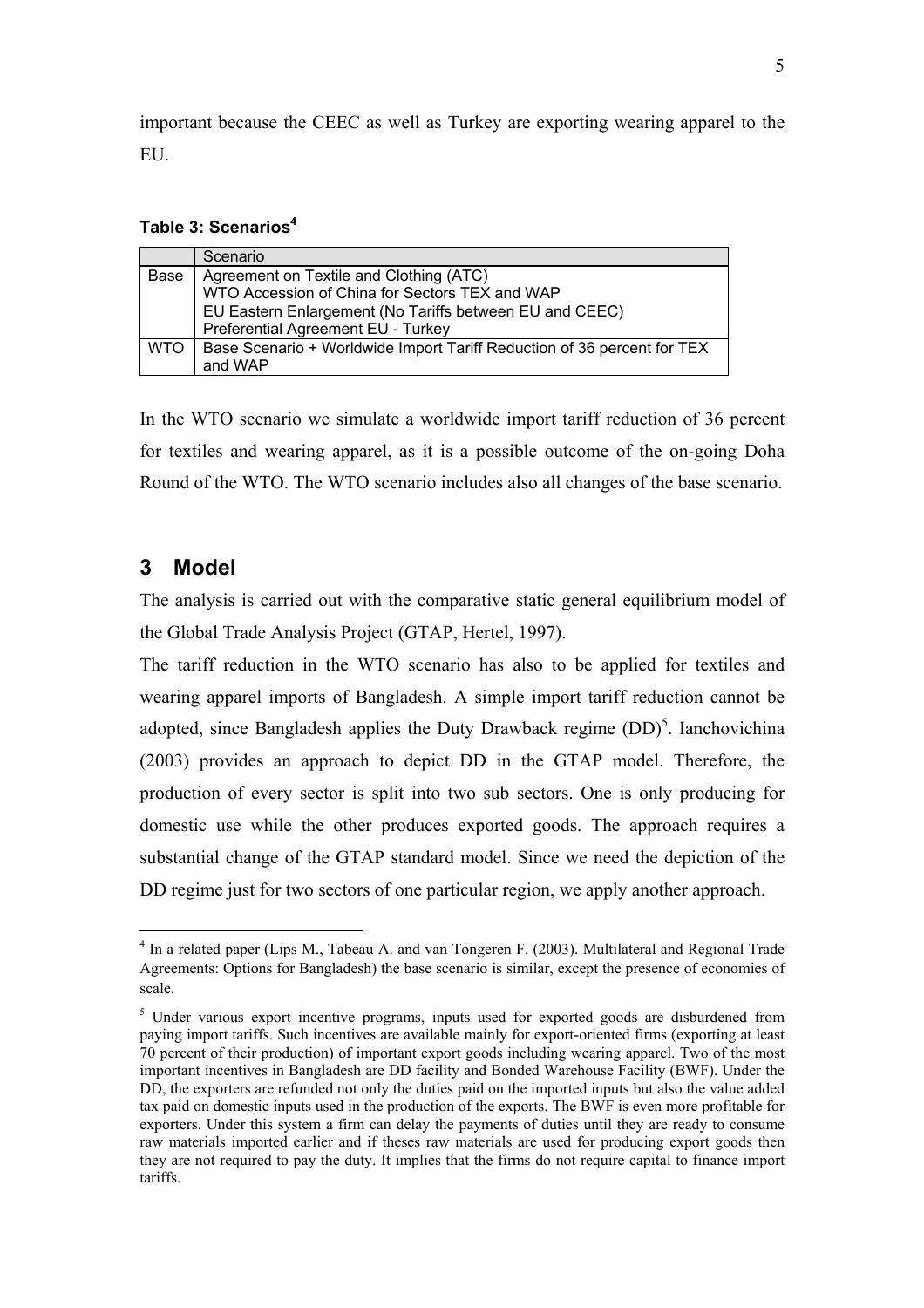DD means that only domestic consumers have to pay tariffs on imported textiles and wearing apparel. In the GTAP model all consumers of a region build the private household. In Figure 1 the values of textile and wearing apparel imports are included. While textiles for \$ 1913 million are imported, \$ 739 million worth of textiles go directly to the private household (GTAP 5 database). \$ 573 million and \$ 564 million are used as inputs in the textile and wearing apparel sectors respectively. The textile sector delivers \$ 1633 million directly to the private household. The private household is buying domestic wearing apparel for \$329 million<sup>6</sup>.



**Figure 1: Consumer Subsidy for the Private Household**

Instead of reducing import tariffs we introduce a virtual consumer subsidy for the private household. The subsidy leads to price decrease for the private household, which is an imitation of a tariff reduction under the DD regime. Since domestic products also include imported imports there is a subsidy for both domestic and imported textiles and wearing apparels. The corresponding flows are marked with a circle in Figure 1.

To connect the import tariffs and the virtual consumer subsidies in the GTAP model we introduce the coefficient  $TN$   $L(r)$ . It is the relation between consumer subsidies and import tariffs in region r.

<sup>&</sup>lt;sup>6</sup> These numbers reveal that in value terms the domestic consumption of textile is much more important than that of wearing apparel.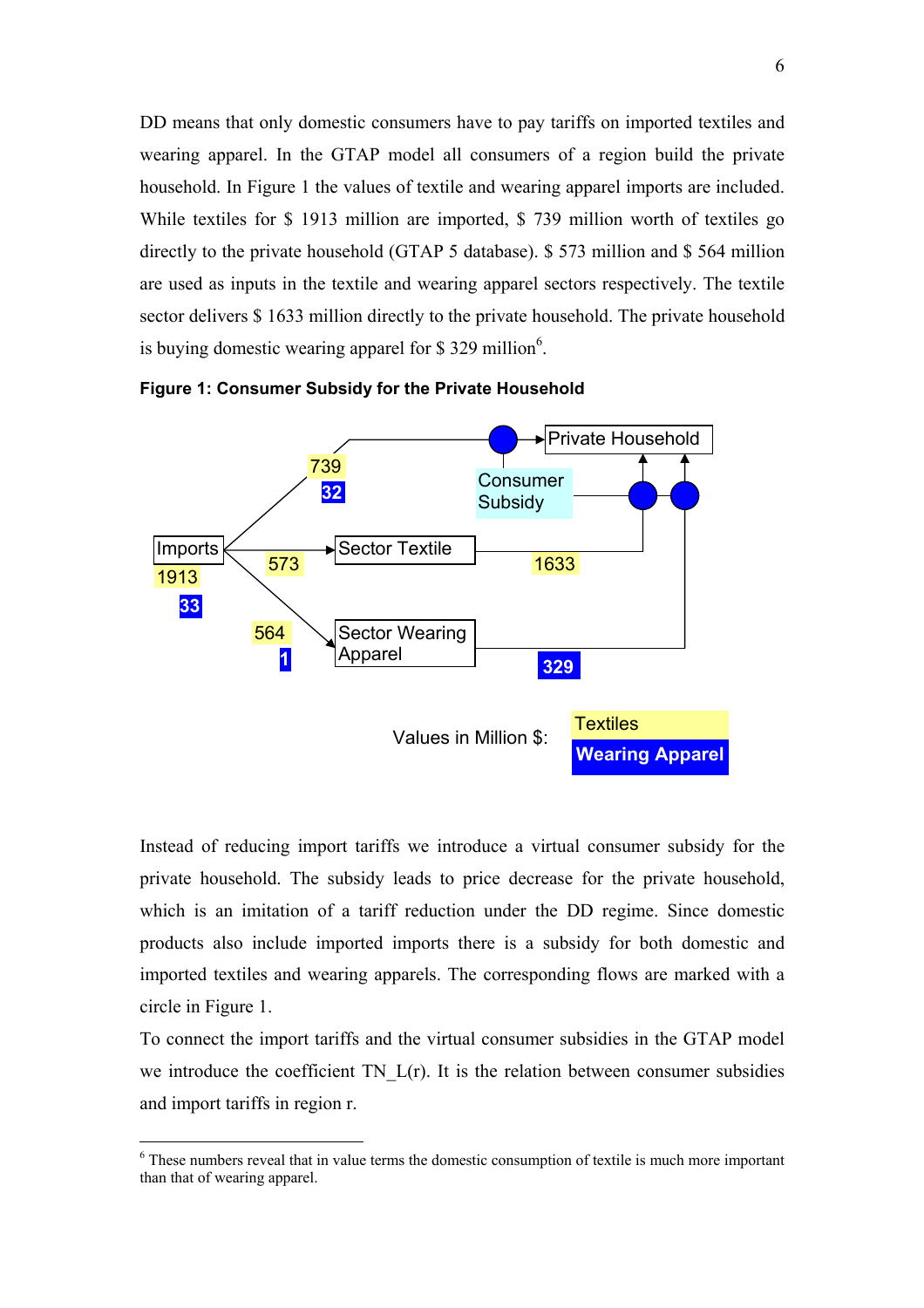$$
TN_{-}L(r) = \frac{\sum_{TEXT} DPTAX(i,r) + \sum_{TEXTREG} TPTAX(i,r)}{\sum_{TEXTREG} MTAX(i,s,r)}
$$
(1)

DPTA $X(i,r)$  is the virtual consumer subsidy on the domestic good i in region r. The virtual consumer subsidy on the imported good i in region r is denoted as IPTA $X(i,r)^7$ . Both consumer subsidies are summed over all elements of the set TEXT. TEXT contains two elements: textile and wearing apparel and is a subset of TRAD\_COMM, the set of the traded commodities. MTAX is the import tariff for good i, which is exported from region s into region r. MTAX, has to be summed up for all elements of the set TEXT as well as all origin regions s which are included in the set  $REG<sup>8</sup>$ . In the database there are no consumer subsidies, hence all used DPTAX and IPTAX coefficients have values nearly by zero.

Concerning the modeling we linearize the above equation (1), attending that the consumer subsidies DPTAX and IPTAX has to be formulated as differences of agent and market values<sup>9</sup>.

Since domestic textiles and wearing apparels includes a significant share of imported inputs as shown in Figure 1 we assume that the subsidies on domestic and imported goods are changing in the same way. Therefore, we introduce a new variable tz(r), which indicates the percentage change of the consumer subsidies of imported as well as domestic goods of the set TEXT. Looking at the modeling, we had to add two equations for all goods i which belongs to the set TEXT:

$$
tpd(i,r) = tz(r) \tag{2}
$$

$$
tpm(i,r) = tz(r)
$$
 (3)

While tpd(i,r) indicates the percentage change of the subsidy for the private household of the domestic good i in region r, tpm(i,r) presents the referring percentage change of

<sup>&</sup>lt;sup>7</sup> Both consumer subsidies [DPTAX(i,r) and IPTAX(i,r)] can also serve as taxes, depending on their value. While a negative value is a subsidy a positive indicates a tax.

<sup>&</sup>lt;sup>8</sup> The set REG includes all regions (Table 1).

<sup>&</sup>lt;sup>9</sup> DPTAX(i,r) = VDPA(i,r) - VDPM(i,r) and IPTAX(i,r) = VIPA(i,r) - VIPM(i,r)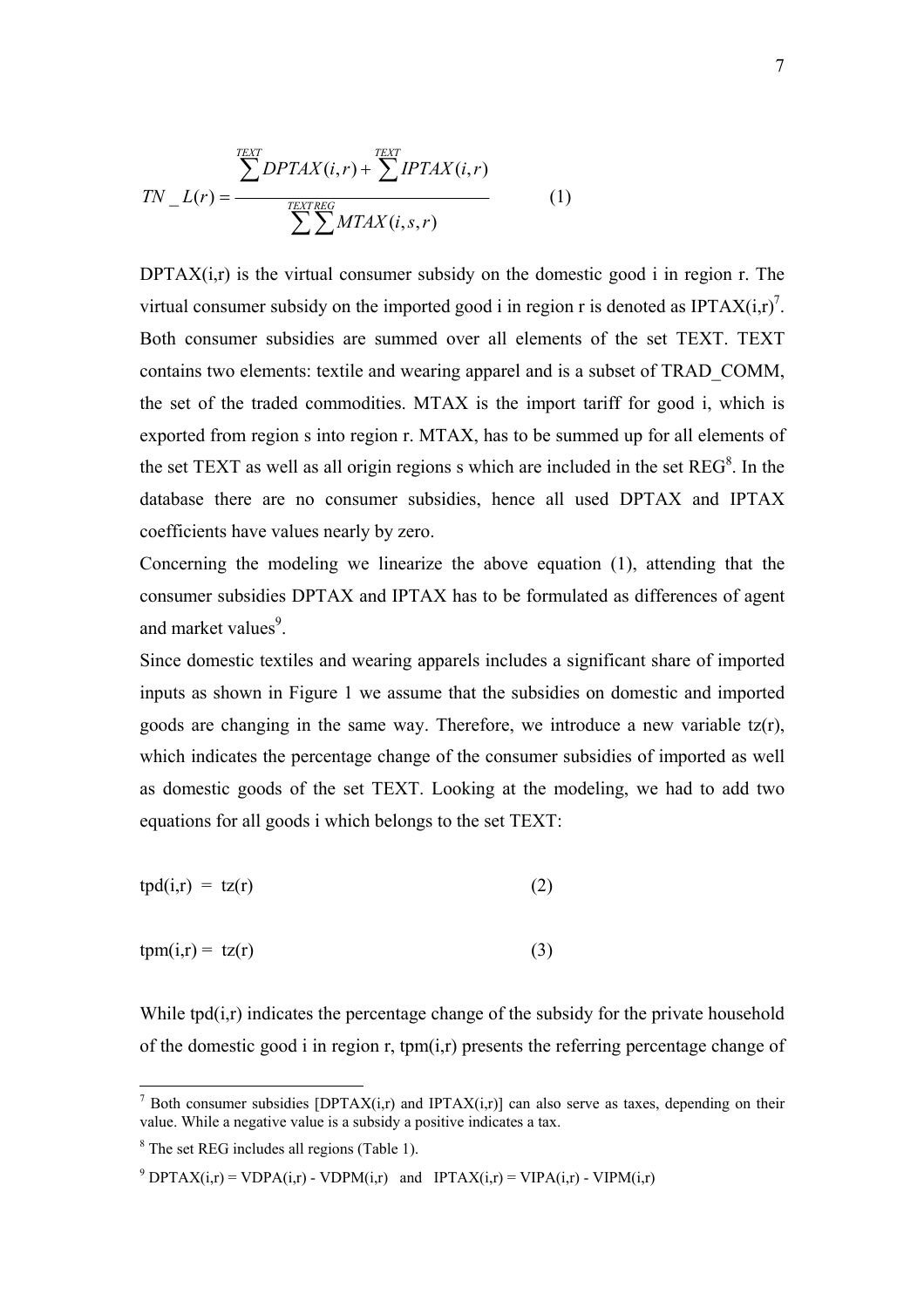the imported good  $i^{10}$ . As a consequence of the model change, the consumer taxes  $\text{tpd}(i,r)$  and  $\text{tpm}(i,r)$  for textiles and wearing apparel cannot longer be given exogenously to the model as it is the case in the GTAP standard model. In our application they are endogenous while the change of TN  $L(r)$  is exogenous<sup>11</sup>.

During the simulation for the WTO scenario the value of the coefficient TN\_L is exogenously changed towards –0.36 in order to offset 36 percent of the tariff by consumer subsidies. The reason for the negative sign is the notation of the consumer subsidies, which are denoted as negative values. A consumer tax would have a positive value.

## **4 Results**

 $\overline{a}$ 

### *4.1 Worldwide Results*

The elimination of the export quotas and hence the quota rent lead to price decreases of textiles and wearing apparel exports. The magnitude of the price decreases depend on the fact how restrictive the quotas are and can be up to 30 percent (Base scenario). India and China exports of wearing apparel increase largely, since they have the most restrictive quotas (Figure 2).





 $10$  Capital letters indicate absolute values (like TN L) lower case letters presents the referring percentage change.

 $11$  In our case the set TEXT has two elements (textiles and wearing apparel). Looking at a particular region r, we totally add five equations to the model (linarized version of equation 1, equations 2 and 3. Accordingly, there are five new endogenous variables  $[tz(r), t\phi(i,r), t\phi(i,r)]$ , while  $t\phi(r)$ , the percentage change of the coefficient TN\_L(r), is exogenous.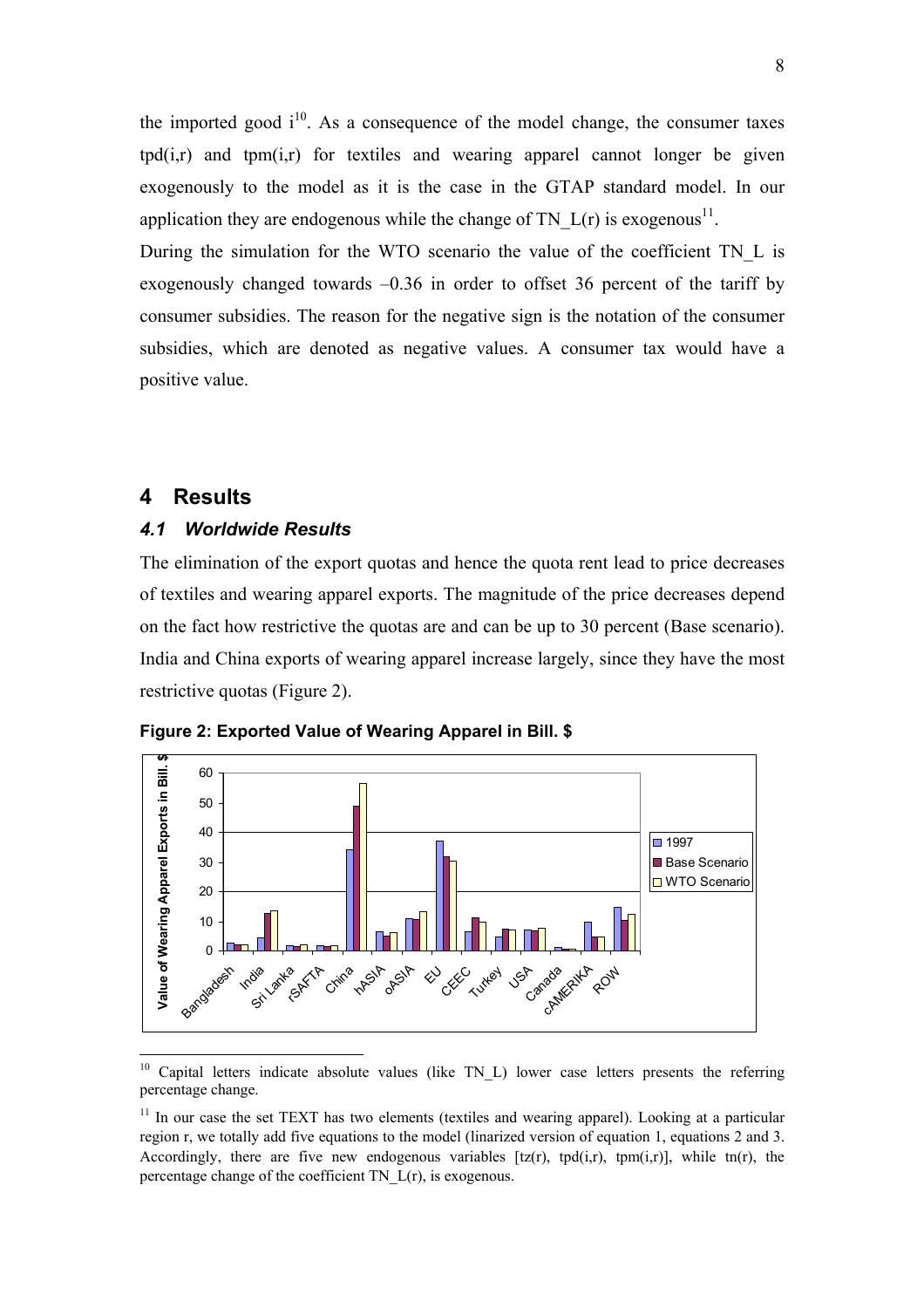The production of wearing apparel increases by 107 percent in India and 29 percent in China (Table 4). The increases are transferred to the domestic textile sectors, the most important supplier of wearing apparel sector. Since in both countries the textile sector is larger than the wearing apparel industry, the increases are smaller.

|                     | Bangla-<br>desh | India        | Sri Lanka | <b>CSAFTA</b> | China  | <b>hASIA</b> | <b>OASIA</b> | 긊       | CEEC   | Turkey | ASL           | Canada | CAMERICA       | <b>ROW</b> |
|---------------------|-----------------|--------------|-----------|---------------|--------|--------------|--------------|---------|--------|--------|---------------|--------|----------------|------------|
| Rice                | 0.0             | $-0.7$       | $-0.0$    | $-0.3$        | $-0.3$ | 0.0          | $-0.0$       | 0.0     | 3.6    | $-1.7$ | 0.5           | 0.6    | 0.2            | 0.2        |
| Grains              | 2.6             | $-0.1$       | 0.6       | $-0.2$        | $-0.9$ | 0.1          | $-0.0$       | 0.6     | $-2.1$ | $-1.3$ | 0.1           | 0.3    | 0.4            | 0.1        |
| Fibers              | 2.8             | $-0.5$       | 0.6       | 0.7           | 7.5    | 1.2          | 0.2          | $-0.5$  | 0.5    | 10.3   | $-1.7$        | 0.1    | $-5.0$         | 0.1        |
| <b>rAGR</b>         | 0.4             | $-0.5$       | $-0.2$    | 0.1           | $-0.4$ | 0.0          | $-0.0$       | 0.2     | $-0.9$ | $-1.2$ | 0.1           | 0.2    | 0.5            | 0.0        |
| Food                | 1.1             | $-2.8$       | $-1.1$    | $-0.9$        | $-1.1$ | 0.0          | $-0.1$       | 0.1     | 0.7    | $-1.0$ | 0.1           | 0.1    | 0.3            | $-0.0$     |
| Textiles            | 1.0             | 7.2          | 12.7      | 6.9           | 8.2    | 2.8          | 4.4          | $-3.3$  | 3.8    | 21.7   | $-6.1$        | $-9.5$ | $-9.7$         | $-2.0$     |
| Wearing<br>Apparel  |                 | $-11.3106.7$ | $-2.4$    | $-2.6$        | 29.3   | $-1.7$       | 1.2          | $-11.1$ | 29.7   |        | $34.0 - 16.8$ |        | $-26.8 - 27.5$ | $-5.0$     |
| Leather<br>Products | 14.0            | $-19.5$      | 4.1       | $-6.5$        | $-5.4$ | 1.0          | 0.5          | 2.3     | 10.1   | $-0.3$ | 1.5           | 0.8    | 2.5            | 0.7        |
| Extract             | 0.0             | $-2.8$       | $-0.4$    | $-0.7$        | $-1.1$ | 0.0          | $-0.1$       | $-0.0$  | $-2.6$ | $-1.8$ | 0.2           | 0.2    | 0.8            | 0.1        |
| LIMANF              | 2.9             | $-3.4$       | $-0.2$    | $-0.8$        | $-1.7$ | 0.0          | $-0.2$       | 0.3     | $-3.3$ | $-3.8$ | 0.1           | 0.3    | 1.3            | 0.1        |
| <b>CIMANF</b>       | 4.8             | $-5.0$       | 1.5       | $-1.3$        | $-2.9$ | 0.1          | $-0.3$       | 0.3     | $-3.4$ | $-0.3$ | 0.6           | 0.6    | 4.1            | 0.4        |
| Services            | $-0.2$          | $-0.2$       | $-0.7$    | $-0.3$        | $-0.3$ | $-0.0$       | $-0.0$       | 0.0     | 0.4    | $-0.1$ | 0.0           | 0.1    | 0.0            | 0.0        |

**Table 4: Output Changes in Percent (Base Scenario)** 

The "enlargement" processes, i.e. the EU Eastern enlargement and the preferential agreement between EU and Turkey cause large increases of the wearing apparel sectors in the CEEC and Turkey. Both of them augment their production by at least 30 percent (Table 4). In Table 5 the quantity changes are assigned to the different parts of base scenario<sup>12</sup>. It becomes clear that the main reason of the quantity changes is not the ATC but rather the direct access to the EU (Table 5). The ATC has a negative impact on both regions CEEC and Turkey. This leads to the conclusion that the increases of wearing apparel production in India and China as a consequence of the ATC go in line with a decrease in all other regions except oASIA, which shows a modest increase.

 $12$  Therefore, we apply the function subtotals of the Gempack software.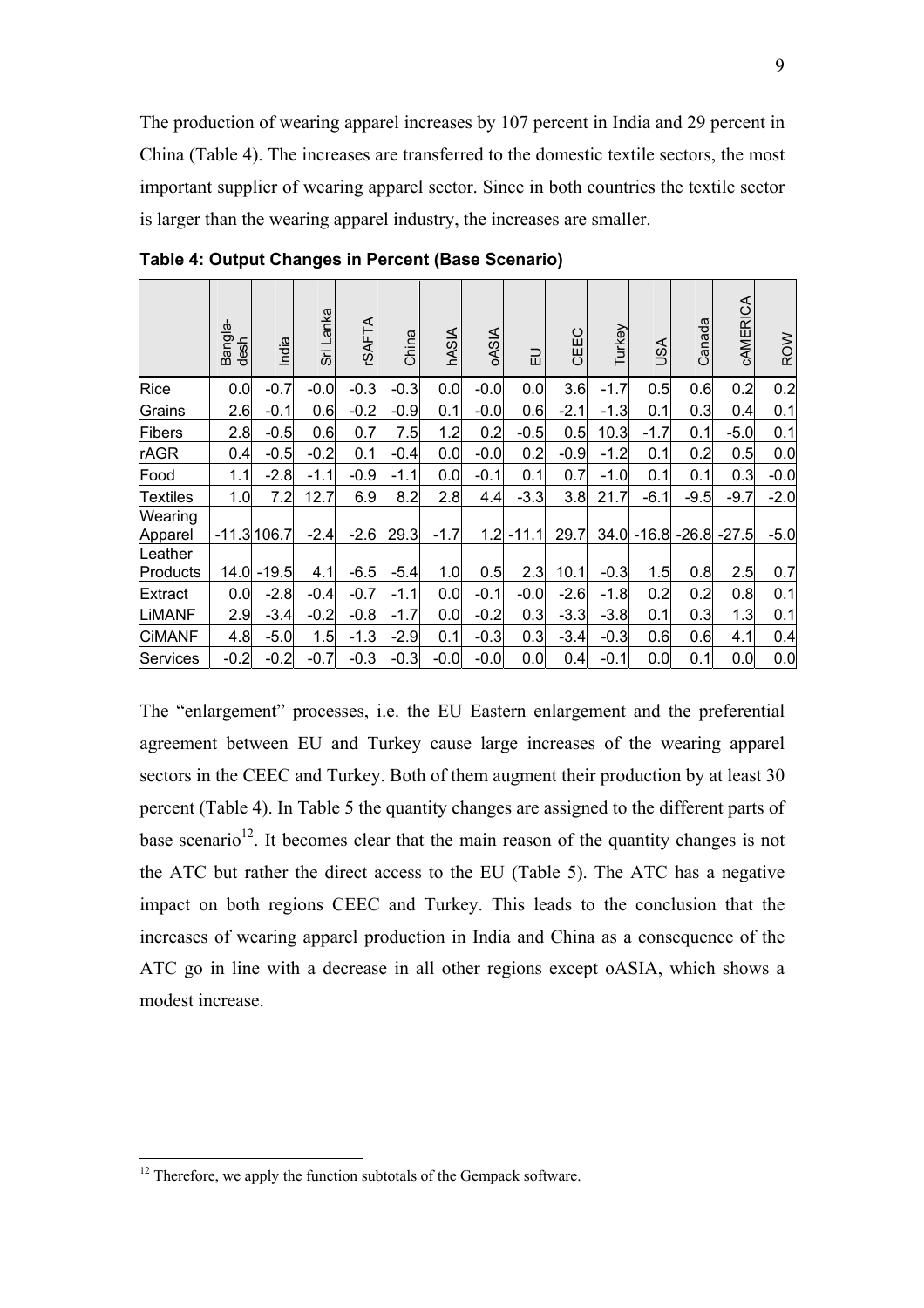|               | <b>ATC</b> | China<br>Accession | EU<br>Enlargement | <b>EU Turkey</b><br>Agreement | Total |
|---------------|------------|--------------------|-------------------|-------------------------------|-------|
| China         | 31.0       | 0.5                | $-1.5$            | $-0.8$                        | 29.3  |
| <b>CEEC</b>   | $-13.0$    | -0.1               | 46.2              | $-3.5$                        | 29.7  |
| <b>Turkey</b> | $-12.5$    | -0.1               | $-5.2$            | 51.9                          | 34.0  |

**Table 5: Decomposition of Wearing Apparel Output Changes of CEEC and Turkey (Base Scenario)** 

The decomposition of the output change of China's wearing apparel sector shows, that the Chinese WTO accession has just a minor effect compared to the ATC (Table 5). The USA, Canada as well as Central America, face strong reductions (16.8 percent, 26.8 percent and 27.5 percent respectively, Table 4), while the production in the EU is reduced by 11.1 percent.

A worldwide tariff reduction on textiles and wearing apparel (WTO scenario) increase even more the wearing apparel production in India and China (Table 6). Increases can also be observed in other Asian regions like Sri Lanka, rSAFTA and oASIA. The CEEC and Turkey show reductions compared with the base scenario due to declines of the exports to the EU. The reason is the tariff reduction in the EU for Asian countries. Therefore, countries with a preferential treatment like the CEEC, Turkey and Bangladesh face a harder competition.

|                     | Bangla-<br>$d$ esh | India         | Sri Lanka | <b>CSAFTA</b> | China  | <b>hASIA</b> | <b>OASIA</b> | 긊       | CEEC   | Turkey | SA      | Canada  | CAMERICA       | ROW    |
|---------------------|--------------------|---------------|-----------|---------------|--------|--------------|--------------|---------|--------|--------|---------|---------|----------------|--------|
| Rice                | 0.0                | $-0.8$        | $-0.2$    | $-0.4$        | $-0.4$ | 0.0          | $-0.0$       | 0.3     | 3.7    | $-1.6$ | 0.8     | 0.8     | 0.3            | 0.3    |
| Grains              | 2.7                | $-0.1$        | $-3.7$    | $-0.4$        | $-1.2$ | 0.0          | $-0.3$       | 0.6     | $-1.9$ | $-1.2$ | 0.2     | 0.4     | 0.5            | 0.1    |
| Fibers              | 3.2                | $-0.6$        | $-3.5$    | 0.6           | 8.7    | 2.4          | 0.2          | $-1.6$  | $-1.3$ | 9.4    | $-1.9$  | 0.2     | $-5.6$         | $-0.1$ |
| rAGR                | 0.4                | $-0.5$        | $-1.1$    | 0.1           | $-0.5$ | 0.0          | $-0.1$       | 0.3     | $-0.8$ | $-1.2$ | 0.2     | 0.3     | 0.6            | 0.1    |
| Food                | 1.2                | $-3.1$        | $-4.1$    | $-1.3$        | $-1.4$ | 0.0          | $-0.3$       | 0.1     | 0.9    | $-1.0$ | 0.1     | 0.2     | 0.4            | 0.0    |
| <b>Textiles</b>     | 1.3                | 7.8           | 13.4      | 7.8           | 9.6    | 9.0          | 10.1         | $-4.8$  | 1.2    | 19.8   | $-8.0$  | $-13.5$ | $-11.1$        | $-3.7$ |
| Wearing<br>Apparel  |                    | $-11.4$ 118.2 | 24.3      | 3.9           | 41.1   | $-2.4$       | 12.6         | $-15.0$ | 18.8   | 29.9   | $-20.5$ |         | $-34.2 - 30.6$ | $-6.2$ |
| Leather<br>Products |                    | $14.4 - 21.7$ | $-16.2$   | $-10.8$       | $-6.8$ | 1.0          | 3.7          | 2.4     | 11.3   | $-0.8$ | 2.0     | 0.9     | 2.9            | 0.9    |
| Extract             | $-0.0$             | $-3.2$        | $-2.0$    | $-1.1$        | $-1.5$ | 0.0          | $-0.3$       | 0.0     | $-2.4$ | $-1.6$ | 0.2     | 0.3     | 0.9            | 0.2    |
| LIMANF              | 3.1                | $-3.8$        | $-4.5$    | $-1.6$        | $-2.4$ | $-0.0$       | $-0.7$       | 0.4     | $-2.8$ | $-3.6$ | 0.2     | 0.4     | 1.4            | 0.2    |
| <b>CIMANF</b>       | 5.1                | $-5.6$        | $-12.5$   | $-2.1$        | $-3.9$ | $-0.1$       | $-1.3$       | 0.5     | $-2.7$ | 0.2    | 0.8     | 1.0     | 4.6            | 0.5    |
| Services            | $-0.2$             | $-0.2$        | $-1.1$    | $-0.3$        | $-0.3$ | $-0.0$       | $-0.1$       | 0.0     | 0.4    | $-0.0$ | 0.0     | 0.2     | 0.0            | 0.0    |

**Table 6: Output Changes in Percent (WTO Scenario)**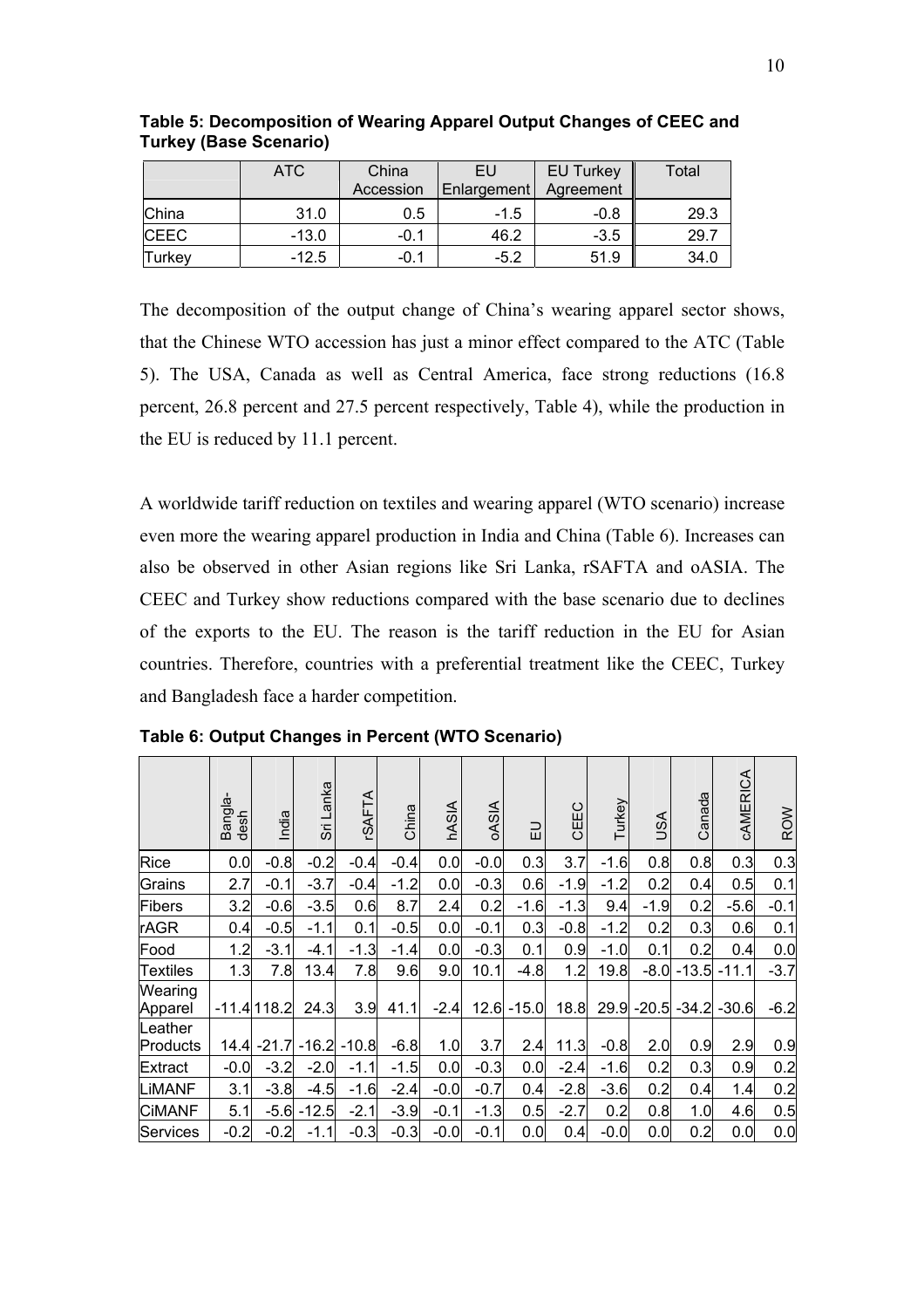Looking at the welfare changes (Table 7) both scenarios lead to a remarkable worldwide welfare gain (\$ 10 respectively \$ 14 billion). All importers of wearing apparels (EU, US and Canada) gain remarkably. As the import prices drop Terms of Trade are enhanced. Furthermore, in these countries resources are removed from the textile and wearing apparel sector towards more efficient industries. A positive allocation effect results.

|                 |            | <b>Base Scenario</b> |         | <b>WTO Scenario</b> |                   |         |  |  |
|-----------------|------------|----------------------|---------|---------------------|-------------------|---------|--|--|
|                 | Allocation | Terms of<br>Trade    | Total   | Allocation          | Terms of<br>Trade | Total   |  |  |
| Bangladesh      | -80        | $-321$               | -401    | -86                 | -339              | -425    |  |  |
| India           | 2037       | $-364$               | 1673    | 2278                | -182              | 2095    |  |  |
| Sri Lanka       | $-10$      | $-218$               | $-228$  | 79                  | $-159$            | -79     |  |  |
| <b>rSAFTA</b>   | 113        | $-249$               | $-137$  | 225                 | -148              | 78      |  |  |
| China           | 3243       | $-2885$              | 358     | 4400                | $-2442$           | 1959    |  |  |
| hASIA           | $-262$     | $-1418$              | $-1681$ | 159                 | $-959$            | $-800$  |  |  |
| oASIA           | 9          | $-1003$              | $-994$  | 383                 | -759              | -376    |  |  |
| lΕU             | 1997       | 2718                 | 4715    | 2393                | 2472              | 4865    |  |  |
| <b>CEEC</b>     | 1928       | 2666                 | 4594    | 1964                | 2366              | 4329    |  |  |
| Turkey          | 149        | 591                  | 740     | 142                 | 464               | 606     |  |  |
| <b>USA</b>      | 1722       | 3789                 | 5512    | 1872                | 3235              | 5107    |  |  |
| Canada          | 407        | 362                  | 769     | 485                 | 382               | 867     |  |  |
| <b>CAMERICA</b> | -342       | $-1230$              | $-1572$ | $-228$              | $-1331$           | $-1559$ |  |  |
| <b>ROW</b>      | $-972$     | $-2442$              | $-3414$ | $-174$              | $-2595$           | $-2769$ |  |  |
| World, total    | 9939       | -5                   | 9934    | 13892               | 6                 | 13898   |  |  |

**Table 7: Equivalent Variation in Mill. \$** 

India, China, the CEEC and Turkey can also improve their welfare due to increases of the allocation efficiency. A tariff reduction (WTO scenario) improves the welfare for China and India but also for other Asian regions (Sri Lanka, hASIA, oASIA). Both effects, the allocation and the Terms of Trade are improving.

#### *4.2 Results for Bangladesh*

 $\overline{a}$ 

The export quotas for wearing apparel are less restrictive for Bangladesh, than for its main competitors China and India<sup>13</sup>. Therefore, in importing countries a phase-out of export quotas drop the prices of wearing apparel from India and China more than that from Bangladesh. Consequently, Bangladesh becomes less competitive and the exported quantity of wearing apparel decreases by 13 percent (Table 8). The

 $13$  In addition, Bangladesh's exports face no quota restrictions in the EU.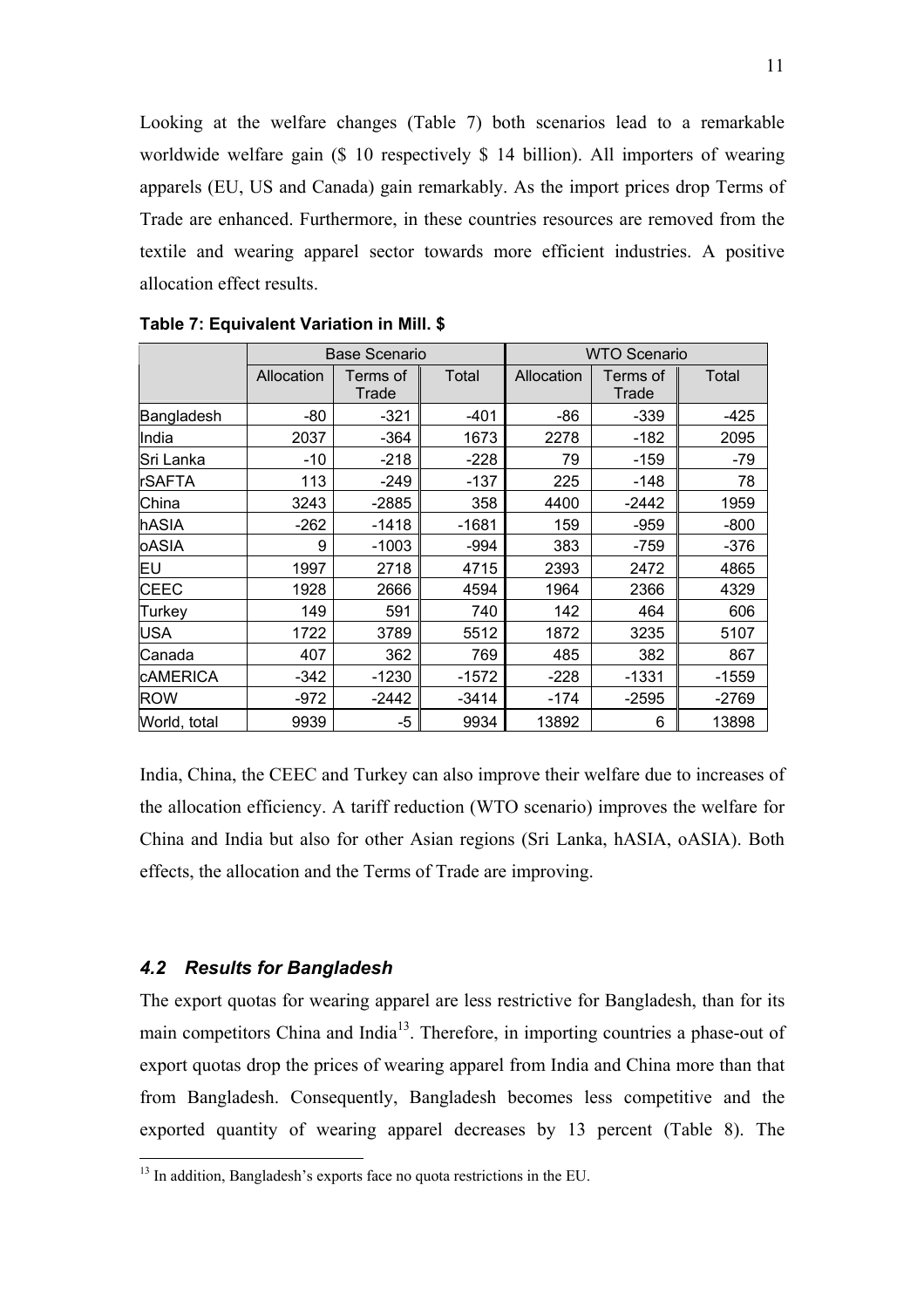production is reduced by 11 percent (Base scenario, Table 4). At the same time the textile sector augment its output by more than 1 percent due to an increase of exports. In contrast to wearing apparels, the ATC improves the Bangladeshi position for textiles exports to the USA and Canada. Generally speaking, the export pattern of Bangladesh is changing towards a stronger diversification. Besides leather products also exports of labor intensive manufactures (LiMANF) and services increase. The export increases of the other sectors are not so relevant since the initial exported quantities are rather small.

|                        | <b>Exports</b> |            | Imports     |            |  |  |
|------------------------|----------------|------------|-------------|------------|--|--|
|                        | <b>Base</b>    | <b>WTO</b> | <b>Base</b> | <b>WTO</b> |  |  |
|                        | Scenario       | Scenario   | Scenario    | Scenario   |  |  |
| Rice                   | 10             | 11         | $-13$       | $-14$      |  |  |
| Grains                 | 6              | 6          | $-1$        | -1         |  |  |
| <b>Fibers</b>          | 10             | 11         | $-2$        | $-2$       |  |  |
| <b>RAGR</b>            | 2              | 3          | $-6$        | -6         |  |  |
| Food                   | 8              | 8          | -4          | $-4$       |  |  |
| <b>Textiles</b>        | 13             | 13         | -8          | -8         |  |  |
| <b>Wearing apparel</b> | $-13$          | $-13$      | $-7$        | $-5$       |  |  |
| Leather products       | 18             | 19         | $-7$        | $-7$       |  |  |
| <b>Extract</b>         | 14             | 15         | -4          | -4         |  |  |
| LIMANF                 | 10             | 10         | $-4$        | $-5$       |  |  |
| <b>CIMANF</b>          | 13             | 14         | $-3$        | $-3$       |  |  |
| <b>Services</b>        | 10             | 11         | $-5$        | -6         |  |  |

**Table 8: Output Changes of Bangladeshi Exports and Imports** 

In both scenarios all Bangladeshi imports decline. An import substitution takes place. Bangladesh faces a welfare loss of \$ 400 million (Table 7). The main reason is the deterioration of the Terms of Trade. Since the export quotas are removed, export prices of textile and wearing apparel decreases and hence, Terms of Trade are decreasing<sup>14</sup>. Looking at the Bangladeshi Terms of Trade effect, we have to consider that the whole export quota rent is allocated to Bangladesh. If at least a part of the quota rent belongs to companies outside of Bangladesh, the welfare loss would be smaller<sup>15</sup>.

 $14$  This is also the case for all other quota-restricted exporters. Some of them can compensate this effect with a positive welfare change from an improved means more efficient allocation (China, India).

 $15$  A large part of wearing apparel exports takes place through buying houses. By a total number of 895 buying houses an analysis of 106 of them revealed the fact that 15 percent are owned by foreigners. Therefore, it can be assumed that a part of the Bangladeshi quota rent is transferred abroad.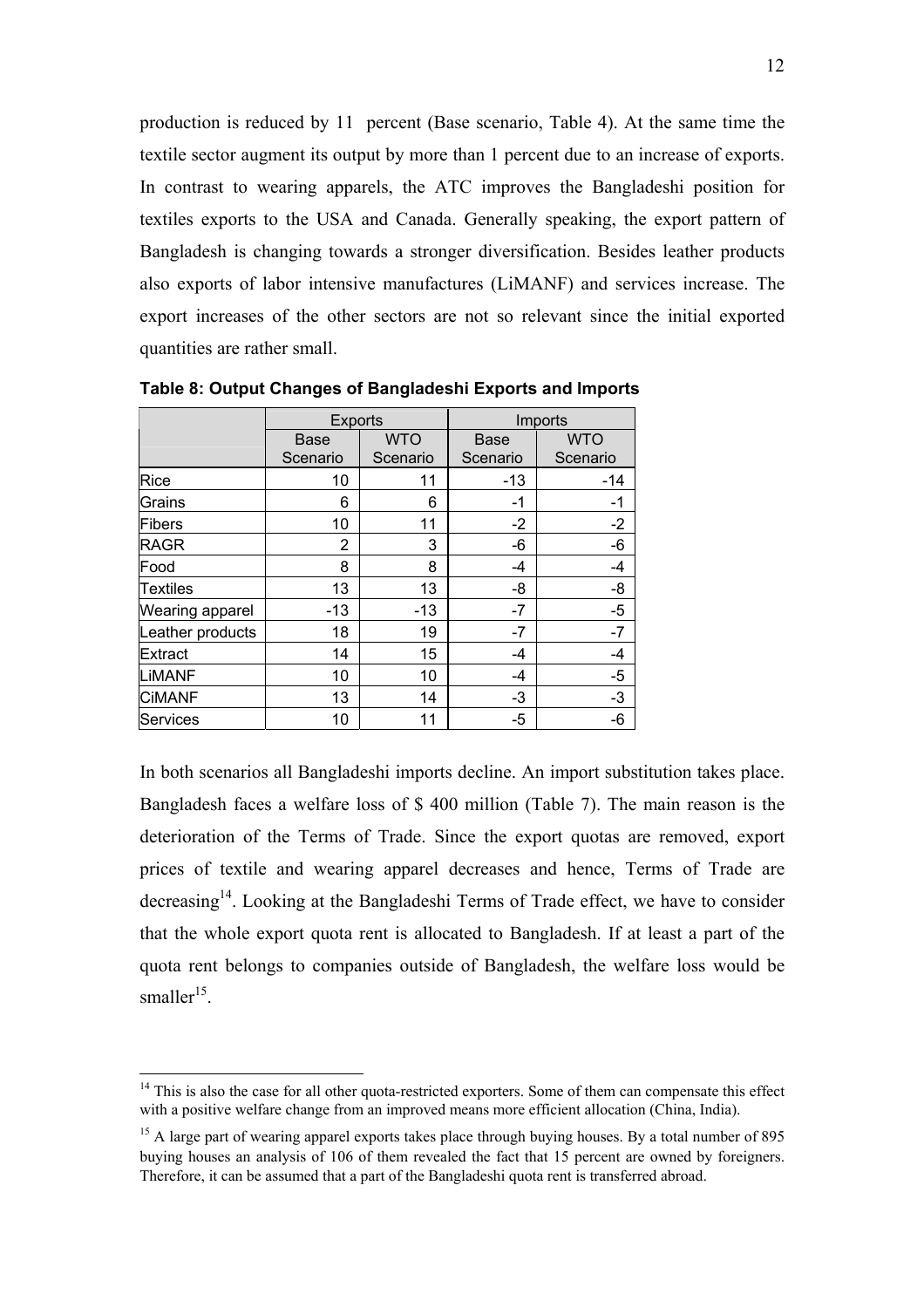A reduction of tariffs for textiles and wearing apparels (WTO scenario) has a modest impact on the Bangladeshi production as well as the traded quantities (Tables 6 and 8). Although Bangladesh is a net exporter of wearing apparel the tariff reduction does not lead to an increase of the exported quantity. If we look more exact at the quantity changes of the Bangladeshi wearing apparel exports to the single regions, we can observe that all of them increase except that to the EU. Since Bangladesh has free access to the EU the Bangladeshi exports become relatively more expensive. This effect offsets the increases in all other export regions because the EU is the most important importer of Bangladeshi wearing apparels.

In the WTO scenario a welfare loss results for Bangladesh, which is slightly larger than in the base scenario. The reason is a further degradation of the Terms of Trade (Table 7).

### **5 Conclusions**

The results indicate that India and China will benefit most from the Agreement on Textile and Clothing (ATC). The phase out of their very restrictive export quotas leads to remarkable increase of their wearing apparel productions.

Contrariwise, Bangladesh reduces its wearing apparel output by more than 10 percent and faces a welfare loss. The main reason is that Bangladesh has free access to its most important export market, the EU. Further trade liberalizations are worsening the Bangladeshi position opposite to its competitors. Due to the same argument, a worldwide tariff reduction on textiles and wearing apparels as a potential outcome of the WTO Doha Round is neither favorable. As a result, the export pattern of Bangladesh is changing towards a stronger diversification.

#### **References**

- Bach, C. F., Dimaranan, B., Hertel, T. W., and Martin, W. (1997). Market Growth Structural Change and the Gains From the Uruguay Round, DERG Working Paper No. 3.
- Bhattacharya, D., and Rahman, R. (2001). Prospects for Internalising Global Opportunities in the Apparel Sector in Bangladesh, in Sobhan, R., and Khundker, N. (eds), Globalisation and Gender: Changing Patterns of Women's Employment in Bangladesh, Centre for Policy Dialogue, The University Press Limited, Dhaka, 219 - 267.